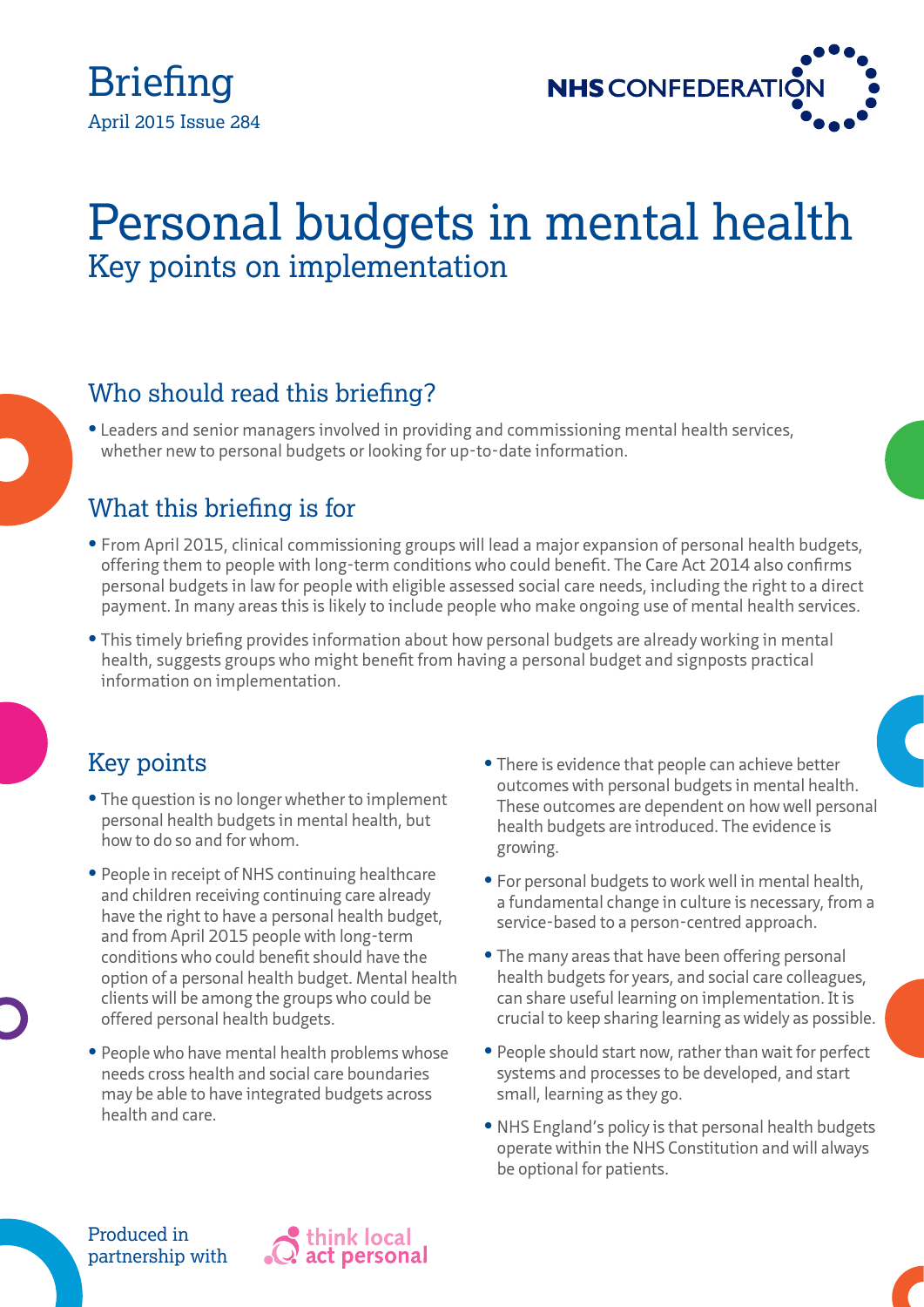## Background

This briefing is part of a series of publications on personal health budgets produced by the NHS Confederation in partnership with Think Local Act Personal.

It includes the findings from in-depth interviews conducted by Blend Associates Ltd with 30 leaders from across the NHS, local government and the voluntary sector with experience and expertise in personalisation and personal health budgets in mental health. These are combined with published research and recent practice, examples from Going Further Faster sites that have already implemented personal health budgets in mental health, and the key themes from a workshop on personal budgets. The workshop, hosted by the NHS Confederation and Think Local Act Personal at the King's Fund in December 2014, brought together commissioners, providers and service users to discuss the latest developments in personal budgets in mental health.

"Individuals who are supported to engage more effectively with their condition and with healthcare professionals have a positive experience of their care, and experience better health outcomes."

#### What is a personal budget?

People with long-term health or social care needs want more control and choice over the care they receive. They also want much more of a say in defining the outcomes from their health and social care that are important to them, and deciding how they will be achieved. There is also evidence that individuals who are supported to engage more effectively with their condition and with healthcare professionals have a positive experience of their care and experience better health outcomes.<sup>1</sup>

Personal health budgets are a way of enabling people with long-term conditions and disabilities to have greater choice, flexibility and control over the healthcare and support they receive, and to be more involved in discussions and decisions about their care.

A personal health budget is an amount of money to support a person's health and wellbeing needs, planned and agreed between the person and their local NHS team. At the centre of every budget is a care and support plan. This plan helps the person decide their health and wellbeing goals, together with their NHS team, and sets out how the budget will be spent. Once the plan is agreed, the money itself can be managed in different ways:

- a 'notional' budget with no money changing hands
- **•** a 'real' budget held by a third party
- a direct payment to the person.

It is also possible to join together personal health budgets with personal budgets for social care so that people can have a more seamless experience.<sup>2</sup>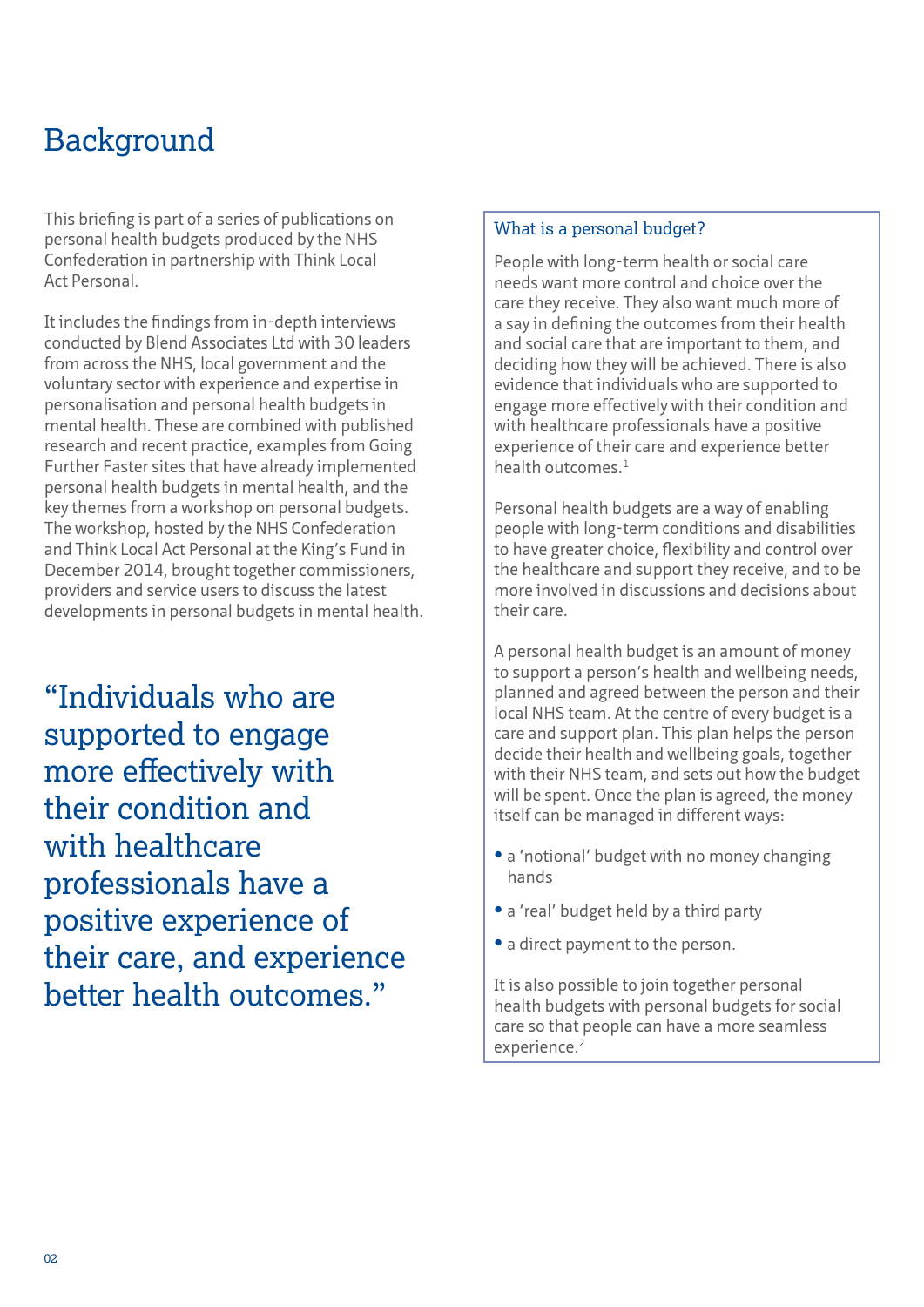#### Personal story: Ricky

Ricky has bi-polar disorder and has had a personal health budget for over three years. The outcomes that Ricky wanted to achieve with his personal budget are:

- to increase his understanding of his behaviour and learn to problem solve, to manage his thoughts and negative feelings
- to be able to give support to others
- to develop and maintain friendships and access social and leisure opportunities
- **•** to regain confidence in himself
- to regain employment and be self sufficient.

This is how Ricky describes his experience of having a personal health budget:

"What did I have before this house, this was my life. I had nothing. Sue would come and see how I was every two weeks and we would sit here for an hour that was my only interaction. She would go away and I would take all my medication and go back into depression. My life was just meaningless. Since the personal health budget I have my computer, I can go on the internet and research my illness. I didn't know what bi-polar was to be honest, I didn't even know what I had. Being able to go on the bi-polar site, it's helped me understand my illness and now I can manage it better.

"I am not seeing Sue so frequently now. It used to be once a fortnight, now its every two months, so there is a six-week gap there, which is quite good. There are still times when I need to see Sue.

"I am quite proud of myself to be honest. I am completing my Reiki Masters Degree this coming weekend and what that will allow me to do is I will be able to teach Reiki, not just give Reiki but teach. Then I will be able to earn an income from it. I have met some brilliant friends through it as well. Since I have been doing Reiki I go to a Reiki share group where I have met some beautiful people. It's an opportunity to give something back for what has been given to me… life's pretty good.

"With the budget, things are just amazing. I have this cinema card. If I am feeling a bit down and I need to go away from the house, concentrate on something else I can. I have this little card and I can go to the cinema any time. With my illness I sometimes need to escape from what I am thinking, take myself away, and the cinema does that, and when I come back home it's not so bad and I can manage better, and it works! Having a carer two and a half hours a week helps. Sometimes with my bi-polar, when I'm really low, I don't eat and drink, but having Denise coming in, she prepares my meals and then I freeze some so that I can just put them in the microwave. So my diet is looked after better than it was when I was on my own.

"To be honest, if anyone is considering a personal health budget I would say go for it because it has changed my life. I'm more confident, I have more self-esteem, I've made new friends, I've studied, all because of the personal health budget. I'm actually looking after myself a lot better than before I had this opportunity. People with bi-polar and mental illness just give it a chance, give it a try. I can now help other people with mental illness, bi-polar… can share my story with them and show there is hope for them."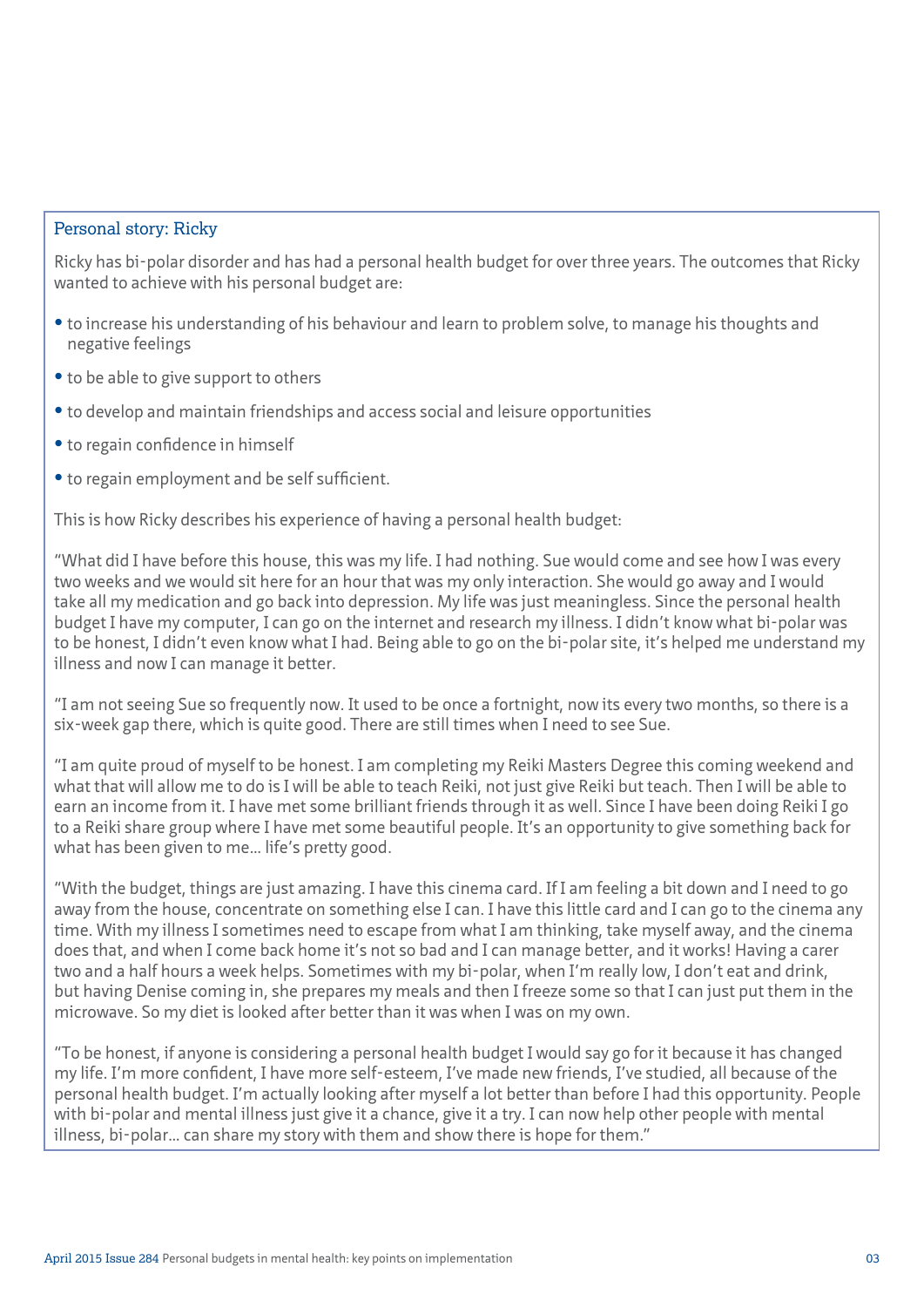### Policy context

Personal health budgets were piloted and evaluated across England between 2009 and 2012. They were shown to improve quality of life and reduce the use of inpatient care, and were cost-effective. People in receipt of NHS continuing healthcare and children receiving continuing care now have the right to have one.

The NHS Mandate sets the expectation that from April 2015 people with long-term conditions who could benefit should have the option of a personal health budget. NHS England's *Forward view into action: planning for 2015/16*, 3 requires CCGs to develop their plans for introducing personal health budgets beyond NHS continuing healthcare, stating that:

- **•** clinical commissioning groups (CCGs) lead a major expansion in 2015/16 in the offer and delivery of personal health budgets to people, where evidence indicates they could benefit
- **•** personal health budgets or integrated personal budgets across health and social care should be an option for people with learning difficulties by April 2016
- **•** local Joint Health and Wellbeing Strategies should include clear goals on expanding personal health budgets
- **CCGs will need to continue to work alongside local** authorities and schools on the implementation of integrated education, health and care plans, and the offer of personal budgets for children with special educational needs.

NHS England has issued additional information to help CCGs develop their plans to roll out personal health budgets.4 CCGs should work in partnership with stakeholders, including providers, to identify where personal health budgets would be most beneficial for their local population and what the pace of implementation should be. CCGs have flexibility to determine where to introduce personal health budgets; people who make ongoing use of mental health services are one cohort where the evidence shows personal budgets can be beneficial. There is also now greater potential to offer integrated health and social care personal budgets for people who have mental health problems and whose needs cross health and social care boundaries. The Care Act 2014 requires that all people with assessed eligible needs in social care have the right to a personal budget for their social care needs, including direct payments. This includes many people who have mental health problems whose needs cross health and social care boundaries. See page 10 for sources of practical information on integrating health and social care personal budgets.

Individual budgets in adult social care, which combine various funding streams that people with care and support needs draw upon, were piloted and evaluated through the Individual Budget Pilot programme between 2005 and 2007. The evaluation concluded they were cost-effective in relation to social care outcomes and were subsequently rolled out using only social care funding from 2007. They are available to everyone with an eligible need, regardless of age, disability or mental capacity, and are intended to enable people to exercise greater choice and control over how their care and support is managed.

In addition, a number of demonstrator sites will implement a new approach called Integrated Personal Commissioning from April 2015, which includes the option of combined health and social care personal budgets.<sup>5</sup> Learning from this programme, and from local areas that are already offering integrated personal budgets, will be valuable for the development of personal budgets for people with mental health needs.

"People who make ongoing use of mental health services are one cohort where the evidence shows personal budgets can be beneficial."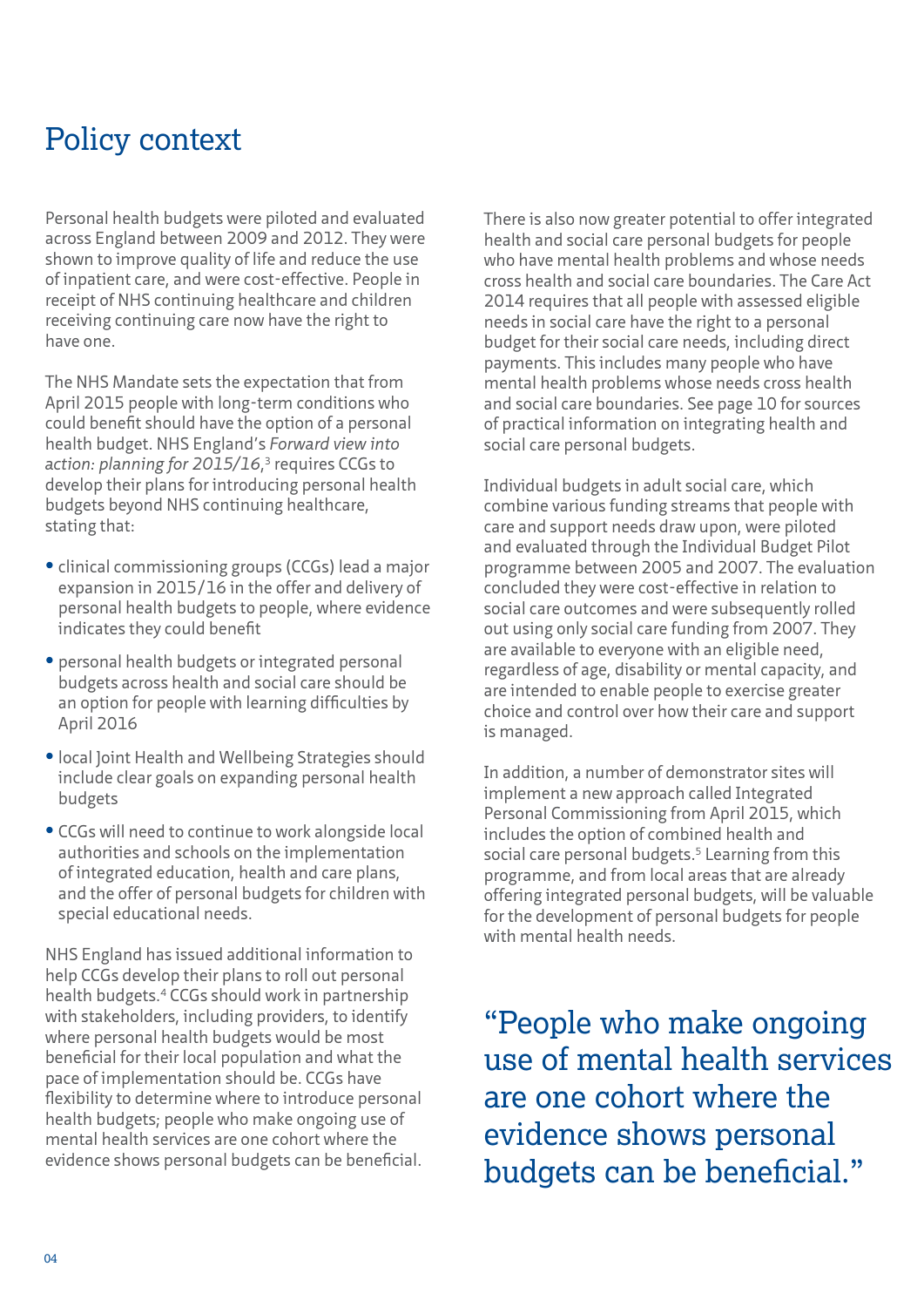### What does the evidence say?

Two significant research programmes have investigated personal budgets in social care and health respectively, but their implementation, particularly in the NHS, is at an early stage and so learning is still emerging about how to scale them up.

There is a range of international evidence to suggest that people with mental health problems can benefit from self-directed care programmes that involve using a personal budget.<sup>6</sup>

The national evaluation of personal health budgets in England used a controlled trial to compare the experiences of just over 1,000 people selected to receive a personal health budget with the experiences of just over 1,000 continuing with conventional support arrangements across six conditions, including mental health.<sup>7</sup> The main findings were:

- **•** Inpatient costs were lower for the personal health budget group compared with the control group, but total costs were not significantly different. In large part this was because the direct costs of those personal health budgets that were offered in addition to conventional service delivery cancelled out the savings in indirect costs. It may also suggest that personal health budgets support a shift from unplanned, acute care to more proactive care and support.
- **•** High-value personal health budgets (over £1,000 a year) were found to be more cost-effective than low-value budgets.
- **•** The net benefits of personal health budgets for continuing healthcare and mental health were tentatively found to be greater than for other patient groups.

The evaluation made a number of recommendations aimed at addressing significant barriers to take-up. Qualitative research on personal budgets in social care has shown that having a personal budget was associated with better outcomes, higher perceived levels of control, and people had more positive aspirations for their lives.<sup>8</sup> Specific benefits for people with mental health needs were reported. However, direct payments are least commonly provided for people with mental health needs and highlighted a number of factors associated with improving take-up.

In interviews with individuals receiving a personal health budget during the English pilot programme, it was common for people to report a number of improvements to their health and wellbeing. It was also not unusual for people who had been given the personal health budget for a mental health condition to report improvements in their physical health, and vice versa.<sup>9</sup>

"In interviews with individuals receiving a personal health budget during the English pilot programme, it was common for people to report a number of improvements to their health and wellbeing."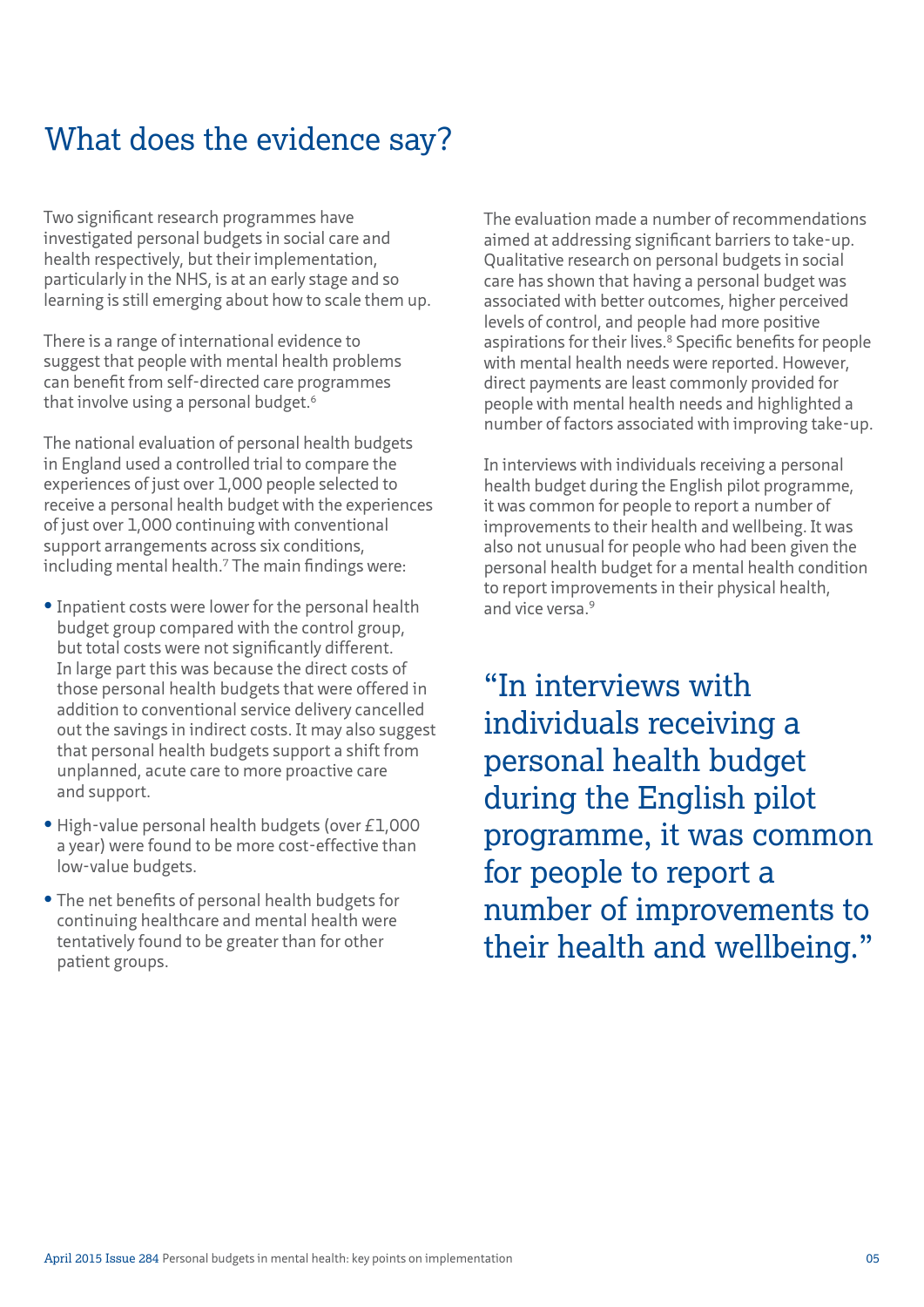#### The experience of personal health budget holders

A recent survey<sup>10</sup> of 230 personal health budget holders and carers found that:

#### More than **80 per cent** of budget

holders reported their budget having a positive impact on their quality of life and arranging their support.

#### More than **70 per cent**

of budget holders reported their budget having a positive impact on their self-esteem, feeling safe, being independent, and having control over their life and dignity in support.

#### More than **60 per cent**

of budget holders reported their budget having a positive impact on their relationships with people paid to support them, friendships, family relationships, their mental health and their physical health.

People used their personal health budgets in a variety of ways:

- to buy care and support services (35.2 per cent)
- to access personal assistants (25.5 per cent)
- to access community or leisure services (20.4 per cent)
	- to buy equipment (19 per cent).

Personal budgets have been widespread in social care for several years, with some encouraging evidence on people's outcomes and experience. For example, the national evaluation of the Department of Health individual (social care) budget pilots – known as the IBSEN report<sup>11</sup> – found that people who use mental health services and hold personal budgets reported

significantly higher quality of life and a possible tendency towards better psychological wellbeing than the comparison group. The majority of people with care, support needs and carers have reported increasing levels of satisfaction with services during the timeframe that personal budgets have been implemented.<sup>12</sup>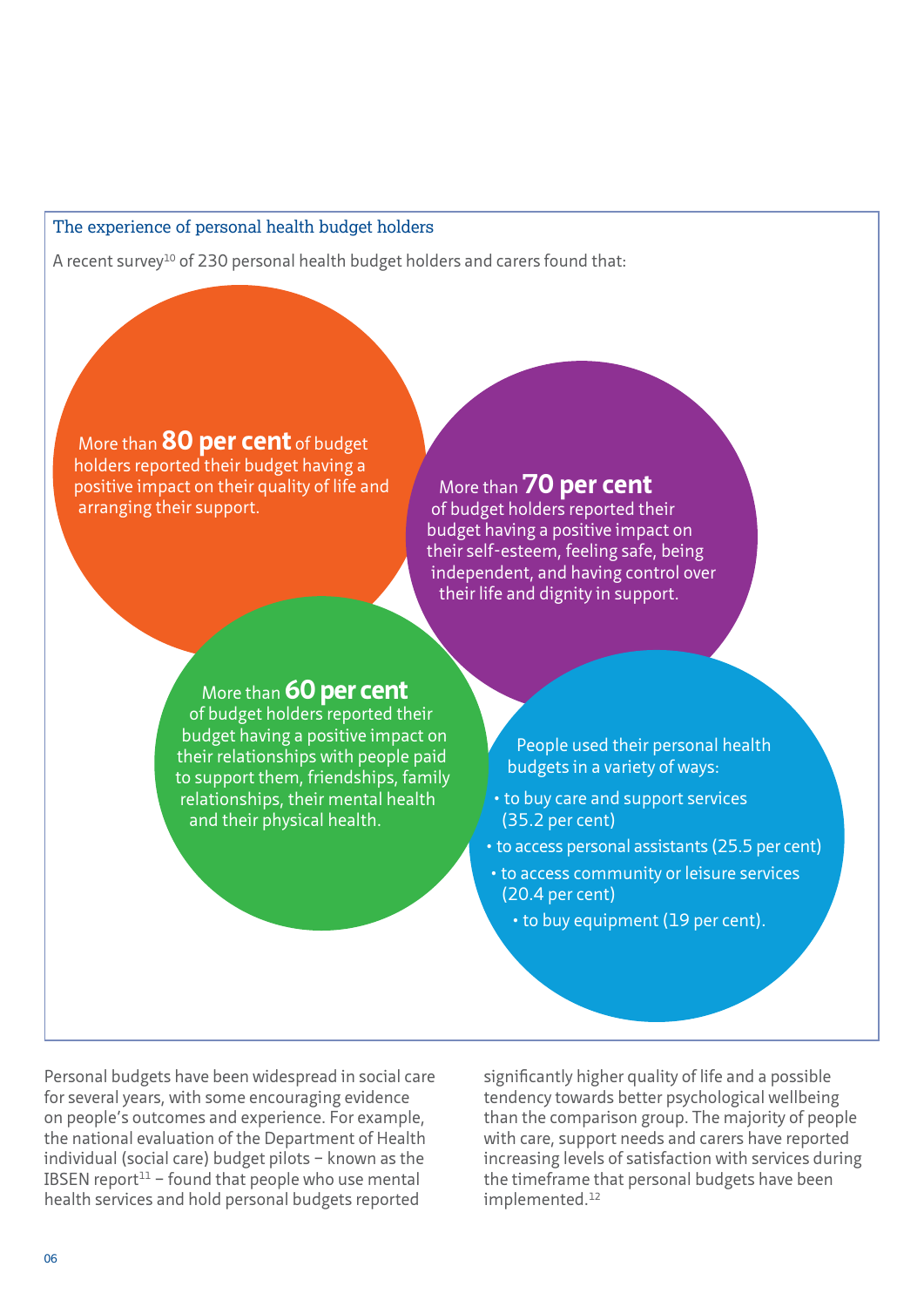### Who might benefit from having a personal budget?

Identification of groups of people who could benefit from having a personal health budget is complex and is not linked to having a particular diagnosis or condition.

NHS leaders who are already using personal budgets in mental health have suggested a number of service areas and groups of people are worth considering to take forward personal budgets.

- **•** In implementing the Crisis Concordat, frequent **users of mental health services in crisis** could be offered personal budgets. This could include crisis home treatment caseloads and sectioned inpatients.
- **•** Work with your psychiatric liaison services and local A&E services to explore how personal budgets could be used to **reduce emergency demand on mental health services and A&E**.
- **• People who need care alongside Improving Access to Psychological Therapies (IAPT) services**. GPs could work with these services to identify patients in primary care who they may have ordinarily referred to secondary mental health services. People who do not need immediate treatment could instead be offered a personal budget alongside IAPT services.
- **•** Providers developing a '**recovery college**' could consider offering personal budgets as part of the work of the college.<sup>13</sup>
- **•** Personal budgets could help maintain **teenagers who are unwell** at home, avoiding unnecessary admission.
- **•** A personal budget could help **young adults at first contact with early intervention psychosis services** to retain their independence and avoid ongoing secondary care.
- **•** A personal health budget could offer more control to **young people making the transition** from child and adolescent services to adult services.
- **•** Identify **patients who have mental health problems along with physical health long-term conditions**. Look at offering personal health budgets that offer support provided in one plan and one budget for all health needs.
- **• Patients who are already receiving social care personal budgets** could be offered a personal health budget alongside this.<sup>14</sup>
- **•** CCGs and local authorities could work together to identify **patients subject to S117 after-care** as part of the Mental Health Act 1983\* and consider offering those patients personal budgets for their package of community support.
- **•** Identify all **patients currently in NHS out-of-area placements** and consider using personal budgets and care and support plans to bring those patients back to the local area. This approach is particularly relevant to work to transform care for people with learning disabilities and autism, in response to Winterbourne View and Sir Stephen Bubb's report.†
- **•** Review **people who have serious mental health problems and have been in residential or nursing homes for a long period of time**. Consider using a personal budget to develop the community support that would enable that person to live independently in their own home again.

<sup>\*</sup> Section 117 of the Mental Health Act 1983 imposes a duty on health and social services to provide after-care services to certain patients who have been detained under the Mental Health Act.

<sup>†</sup> The 2015/16 Planning Guidance issued by NHS England states that: "By April 2016, we expect that personal health budgets or integrated personal budgets across health and social care should be an option for people with learning difficulties, in line with Sir Stephen Bubb's review."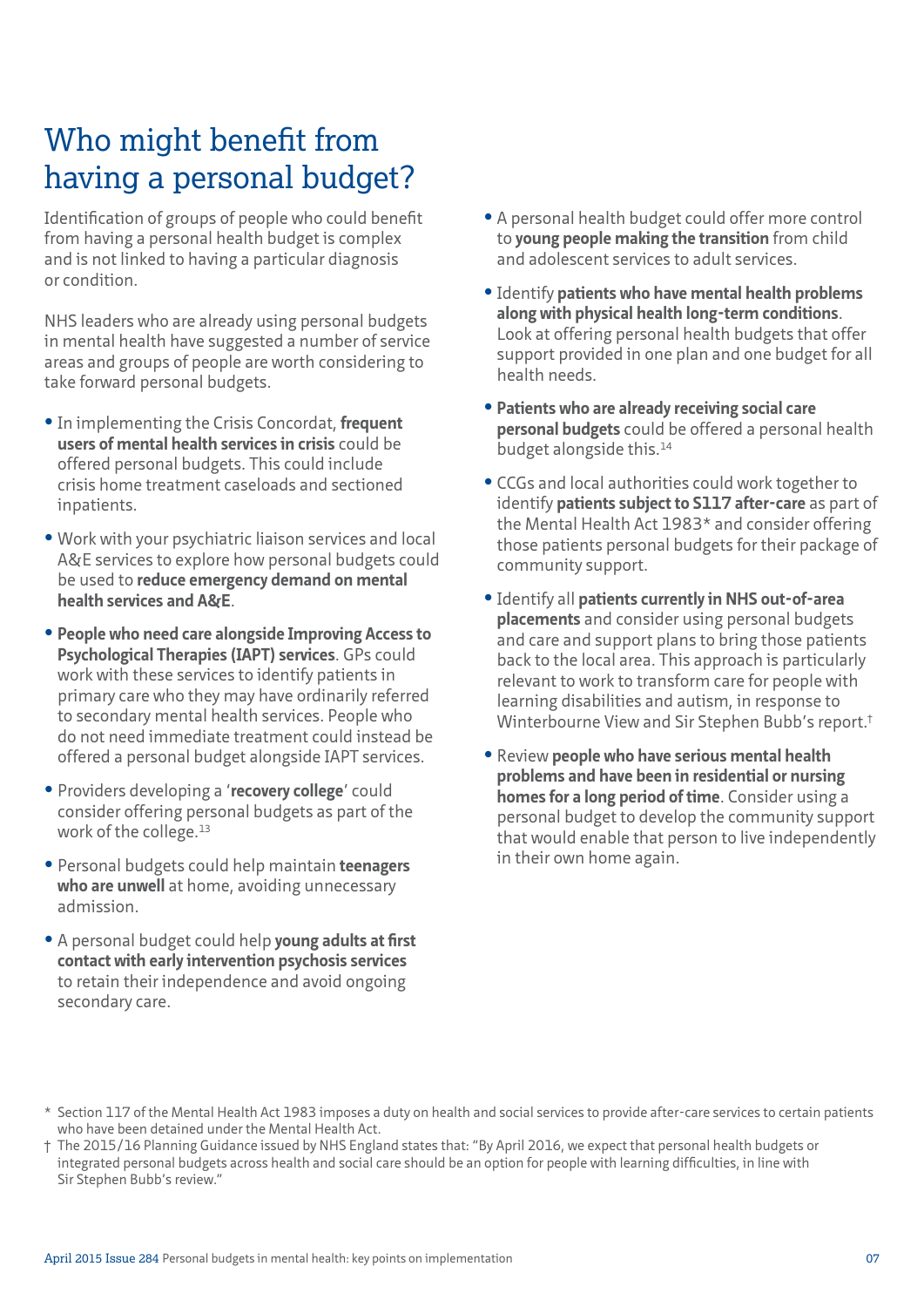## Which groups are already being offered personal budgets in mental health?

A number of areas have been working with NHS England's personal budget team to begin innovative work in bringing personal budgets to mental health.

| <b>Site</b>                                       | <b>Focus</b>                                                                                                                                                                                                                                                                                                   |
|---------------------------------------------------|----------------------------------------------------------------------------------------------------------------------------------------------------------------------------------------------------------------------------------------------------------------------------------------------------------------|
| Stockport                                         | Younger people (18-30) in crisis who have higher rate of emergency attendances/admissions.                                                                                                                                                                                                                     |
| South Coastal Kent                                | People whose care falls within mental health cost cluster 2, 3, 4, 7, 11, 12 and people with medically<br>unexplained physical symptoms.                                                                                                                                                                       |
|                                                   | Integrated personal budgets to people with health and social care needs, a small number (five) personal health<br>budgets to homeless people not previously registered with a GP.                                                                                                                              |
| Dorset                                            | People on Section 117 after-care through input from trained peer support planners with lived experience of<br>mental health services.                                                                                                                                                                          |
| Islington                                         | Young people using mental health services transitioning to adult mental health services.                                                                                                                                                                                                                       |
| Southwark                                         | An alternative to residential or nursing home care - people who are either already living in nursing home or<br>residential care placements or would otherwise need this level of care.                                                                                                                        |
| South West London<br>and St George's/<br>Kingston | People with a recent history of repeated admission to inpatient acute care for whom packages of traditional<br>support seem to be failing.                                                                                                                                                                     |
| Devon                                             | People ready to leave private hospital to return to Devon or Torbay via an already established enhanced recovery<br>community service (ERCS). ERCS provides accommodation for the person in their chosen area and one-to-one<br>community-based support via named providers.                                   |
|                                                   | The offer of a personal health budget may be made at any point, with the likely take-up points being at the first<br>review stage (12 weeks after returning) and between then and being ready to move on to more independent<br>living.                                                                        |
| South London and<br>Maudsley                      | People on injecting opioid therapy.                                                                                                                                                                                                                                                                            |
|                                                   | People on opioid substitute prescribing regimes where supervised dispensing and consumption is required.                                                                                                                                                                                                       |
| Central and North<br>West London                  | People from Kensington Recovery Team:                                                                                                                                                                                                                                                                          |
|                                                   | • for whom a personal budget might assist with discharge to primary care<br>• who are on a community treatment order to improve choice and quality of life.                                                                                                                                                    |
| Warrington                                        | People who are or have been frequently readmitted to:                                                                                                                                                                                                                                                          |
|                                                   | • an acute assessment ward<br>· an independent hospital                                                                                                                                                                                                                                                        |
|                                                   | · a community residential setting which is being established to support three individuals transferring out of<br>independent hospital settings and who are in receipt of Section 117 funded care.                                                                                                              |
| Nene<br>(Northamptonshire)                        | Individuals with mental health needs across all cost clusters, except 1 and 2.                                                                                                                                                                                                                                 |
| <b>Brighton and Sussex</b><br>Care                | Men and women who might otherwise have been supported in low secure or highly structured care home<br>settings.                                                                                                                                                                                                |
|                                                   | Test alternatives to 'support hours' to establish different ways of using existing funding to promote health and<br>wellbeing.                                                                                                                                                                                 |
| South Essex (Castle<br>Point & Rochford)          | The people who use 'day services' currently being commissioned as block contracts by the four south Essex<br>CCGs. Commissioners are in the process of agreeing an eligibility criteria and pathway to help determine the<br>number of people to whom the CCGs will be able to offer a personal health budget. |
| Nottingham                                        | People who are frequent users of NHS secondary care mental health services (for example, high number of<br>hospital admissions, GP appointments and A&E attendances.                                                                                                                                           |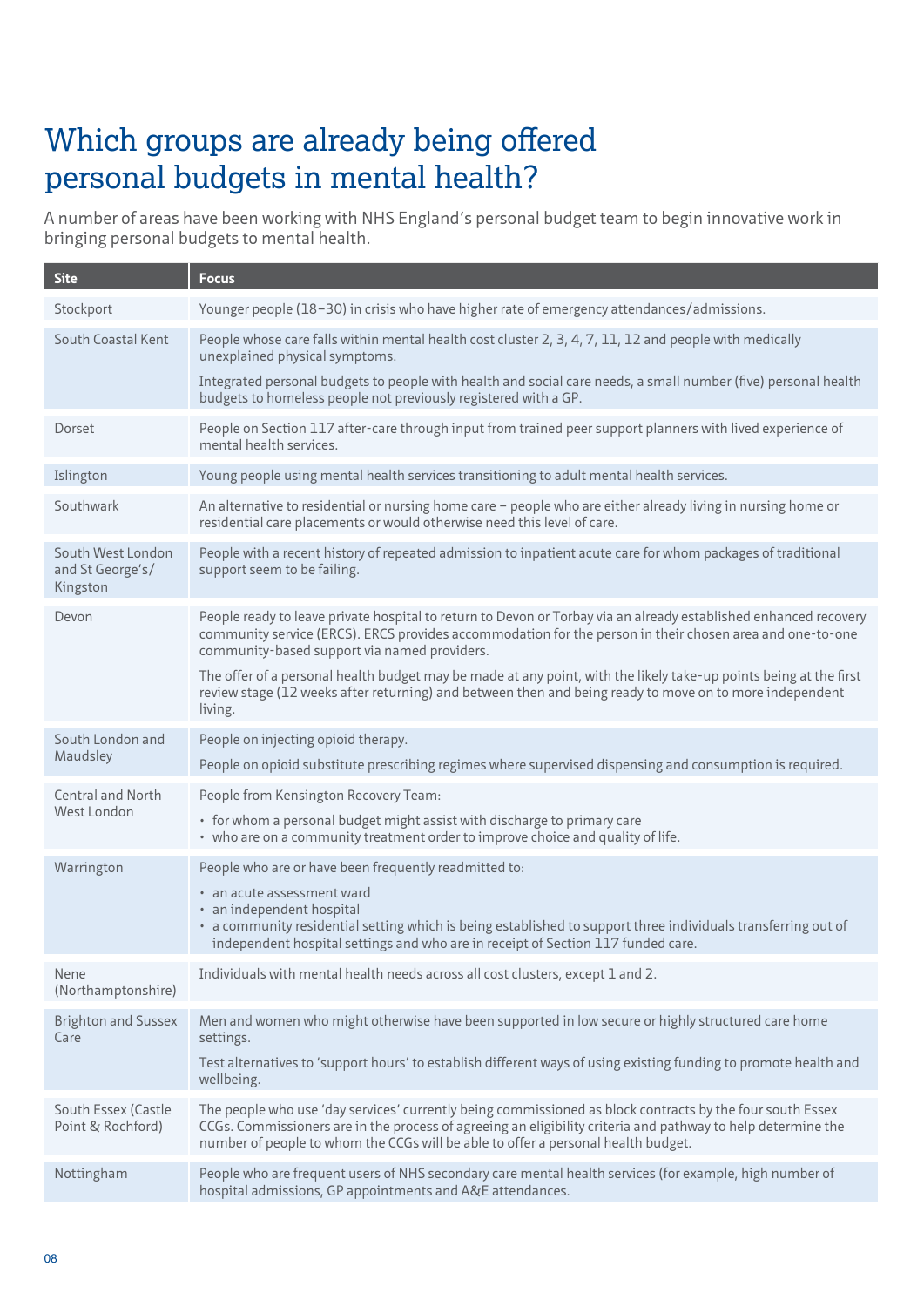## Challenges of implementation

Since personal budgets in mental health were first proposed, a range of implementation challenges have been highlighted.<sup>15</sup> Many of these challenges were also mentioned by those interviewed as part of this work, and in our workshop in late 2014; this indicates an ongoing need for practical information and support. Key challenges that were highlighted include:

- how to manage the financial risks around personal budgets – how commissioners can be seen to safeguard public money at the same time as putting people in control, and how existing services can remain sustainable when some of their users opt for something different
- how to change organisational and professional cultures that might find personal budgets a difficult concept, and support front-line staff to deliver personal budgets and care planning
- **•** how to develop systems and processes that make personal budgets easy and transparent for people, and give patients and carers access to support to put in place their personal budgets
- how to identify the new providers who can support people.

There is a range of opinions about personal health budgets for people with mental health needs. Some people and organisations have expressed concern about whether personal budgets may exacerbate health inequalities, and whether they may have unintended consequences for the sustainability of high-quality, comprehensive NHS services. NHS England's policy is that personal health budgets operate within the NHS Constitution and would always be optional for patients. Personal health budgets also have champions among health and care leaders. For example, the Association of Directors of Adult Social Services (ADASS) and the Royal College of Psychiatrists (RCP) have highlighted the importance of personal budgets in contributing to the recovery of people with mental health problems and pledged to work together to develop and widen access to integrated budgets, and increase the takeup of personal budgets for individuals with mental health problems.<sup>16</sup>

### "ADASS and the RCP have highlighted the importance of personal budgets in contributing to the recovery of people with mental health problems."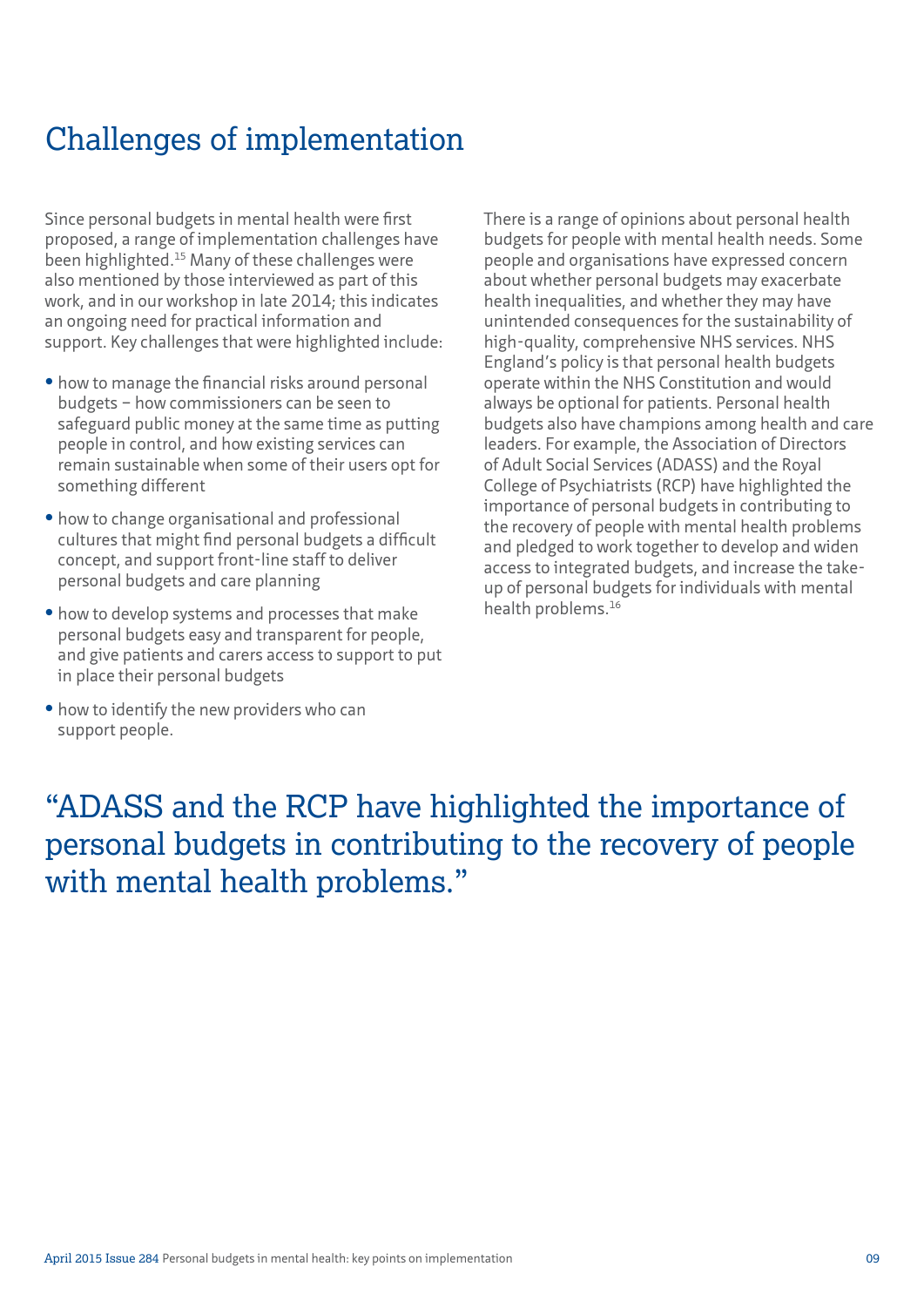## Useful resources

There are many resources available to help NHS leaders and staff implement personal budgets and address the challenges of implementation. They include important learning from the many local areas that have been implementing personal budgets for some years. Many materials developed by local government for personal budgets in social care are also useful, and potentially transferrable, to healthcare settings. They include:

#### Practicalities of personal budgets

**The NHS England website** provides information and news about personal health budgets policy and is home to a learning network for NHS and social care professionals involved in personal health budgets. This will be continually updated as the agenda rapidly picks up pace and develops. See: **www.personalhealthbudgets.england.nhs.uk**

**The Personal Health Budgets Pilot Evaluation (PHBE) project** provides detailed learning from personal health budget pilots. See: **www.phbe.org.uk**

**The Personal Health Budgets Toolkit** contains guidance and specific examples from pilot sites: **[www.personalhealthbudgets.england.nhs.uk/Topics/](www.personalhealthbudgets.england.nhs.uk/Topics/Toolkit) [Toolkit](www.personalhealthbudgets.england.nhs.uk/Topics/Toolkit)**

**The NHS Confederation** has developed a series of publications exploring personal health budgets. See: **[www.nhsconfed.org/health-topics/integration/](www.nhsconfed.org/health-topics/integration/personal-health-budgets) [personal-health-budgets](www.nhsconfed.org/health-topics/integration/personal-health-budgets)**

**Social Care Institute for Excellence resources** provide learning from the implementation of personal budgets in social care. See: **[www.scie.org.uk/topic/](www.scie.org.uk/topic/keyissues/personalisation/personalbudgets) [keyissues/personalisation/personalbudgets](www.scie.org.uk/topic/keyissues/personalisation/personalbudgets)**

**Think Local Act Personal web pages** on self-directed support and personal budgets provide information spanning health and social care.

See: **[www.thinklocalactpersonal.org.uk/](www.thinklocalactpersonal.org.uk/selfdirectedsupport and www.thinklocalactpersonal.org.uk/coordinatedcare) selfdirectedsupport** and **[www.thinklocalactpersonal.](www.thinklocalactpersonal.org.uk/selfdirectedsupport and www.thinklocalactpersonal.org.uk/coordinatedcare) [org.uk/coordinatedcare](www.thinklocalactpersonal.org.uk/selfdirectedsupport and www.thinklocalactpersonal.org.uk/coordinatedcare)**

**The Royal College of General Practitioners** has produced a practical guide to support GPs in the introduction of personal health budgets in England. It explains what personal health budgets are, who might use them and how they can be implemented in a way that will benefit patients. The guide has been written by a group with first-hand experience of

personal health budgets in the pilot sites, including GPs and personal health budget managers. **[www.rcgp.org.uk/policy/rcgp-policy-areas/personal](www.rcgp.org.uk/policy/rcgp-policy-areas/personal-health-budgets.aspx)[health-budgets.aspx](www.rcgp.org.uk/policy/rcgp-policy-areas/personal-health-budgets.aspx)**

# Personal budgets and mental health

**The NHS Confederation's Mental Health Network** and the Centre for Mental Health jointly published a report on how personal budgets could support recovery in mental health:

**[www.centreformentalhealth.org.uk/pdfs/Recovery\\_](www.centreformentalhealth.org.uk/pdfs/Recovery_personalisation_and_personal_budgets.pdf) [personalisation\\_and\\_personal\\_budgets.pdf](www.centreformentalhealth.org.uk/pdfs/Recovery_personalisation_and_personal_budgets.pdf)**

**NHS Nene Clinical Commissioning Group** has written about their experience of implementing personal budgets in mental health. See *Personal health budgets for mental health: the experience in Northamptonshire,* available at:

**www.neneccg.nhs.uk/personal-health-budgets**

**Social Care Institute for Excellence** has produced a guide to integrating personal budgets for people with mental health problems. See: **[www.scie.org.](www.scie.org.uk/publications/guides/55-integrating-personal-budgets-for-people-with-mental-health-problems) [uk/publications/guides/55-integrating-personal](www.scie.org.uk/publications/guides/55-integrating-personal-budgets-for-people-with-mental-health-problems)[budgets-for-people-with-mental-health-problems](www.scie.org.uk/publications/guides/55-integrating-personal-budgets-for-people-with-mental-health-problems)**

# Personalisation, integration and culture

**Think Local Act Personal (TLAP)** jointly published *No assumptions – a narrative for personalised, coordinated care*, with National Voices. See: **[www.thinklocalactpersonal.org.uk/Latest/](www.thinklocalactpersonal.org.uk/Latest/Resource/?cid=10254) [Resource/?cid=10254](www.thinklocalactpersonal.org.uk/Latest/Resource/?cid=10254)**

**TLAP** also worked with the National Development Team for Inclusion to publish *Pathways to personalisation in mental health*. See: **[www.thinklocalactpersonal.org.uk/\\_library/New\\_](www.thinklocalactpersonal.org.uk/_library/New_Paths_to_Personalisation_NDTi_April_2013_final.pdf)**

**[Paths\\_to\\_Personalisation\\_NDTi\\_April\\_2013\\_final.pdf](www.thinklocalactpersonal.org.uk/_library/New_Paths_to_Personalisation_NDTi_April_2013_final.pdf)**

**Peoplehub** provides information about personal health budgets from the perspective of people who use them, their families and carers. See: **www.peoplehub.org.uk**

**The Coalition for Collaborative Care** has a range of resources on making person-centred, collaborative care the norm.

#### See: **coalitionforcollaborativecare.org.uk**

**Skills for Care** has developed *Culture for care: your toolkit* for all social care and support employers. See **www.skillsforcare.org.uk/Skills/Culture/Culture.aspx**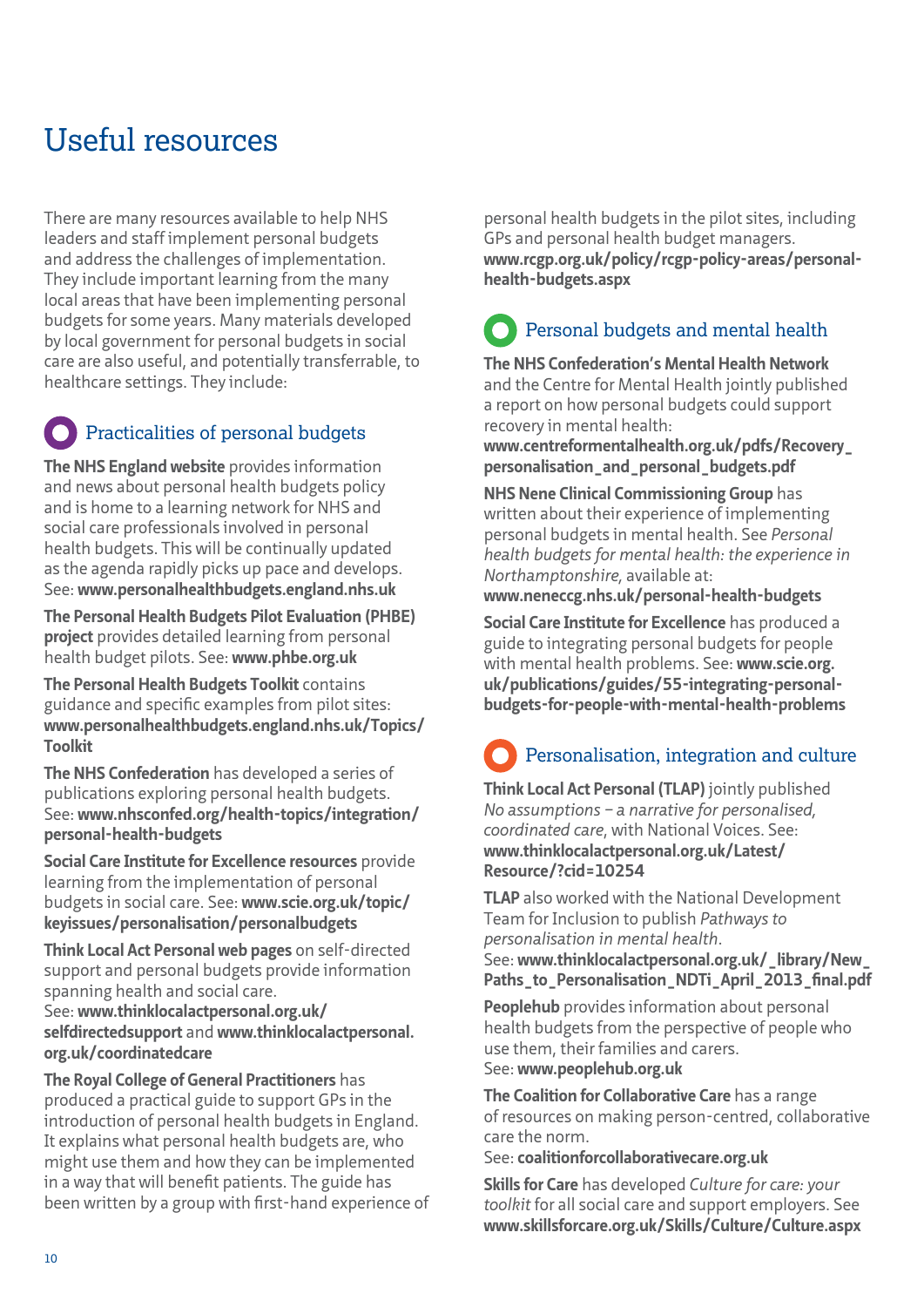## Challenges of implementation

To inform this work, we commissioned a series of interviews with leaders from across the NHS, local government and the voluntary sector with experience and expertise in personalisation and personal health budgets in mental health to share some key lessons they have learnt. The main themes are shown below.

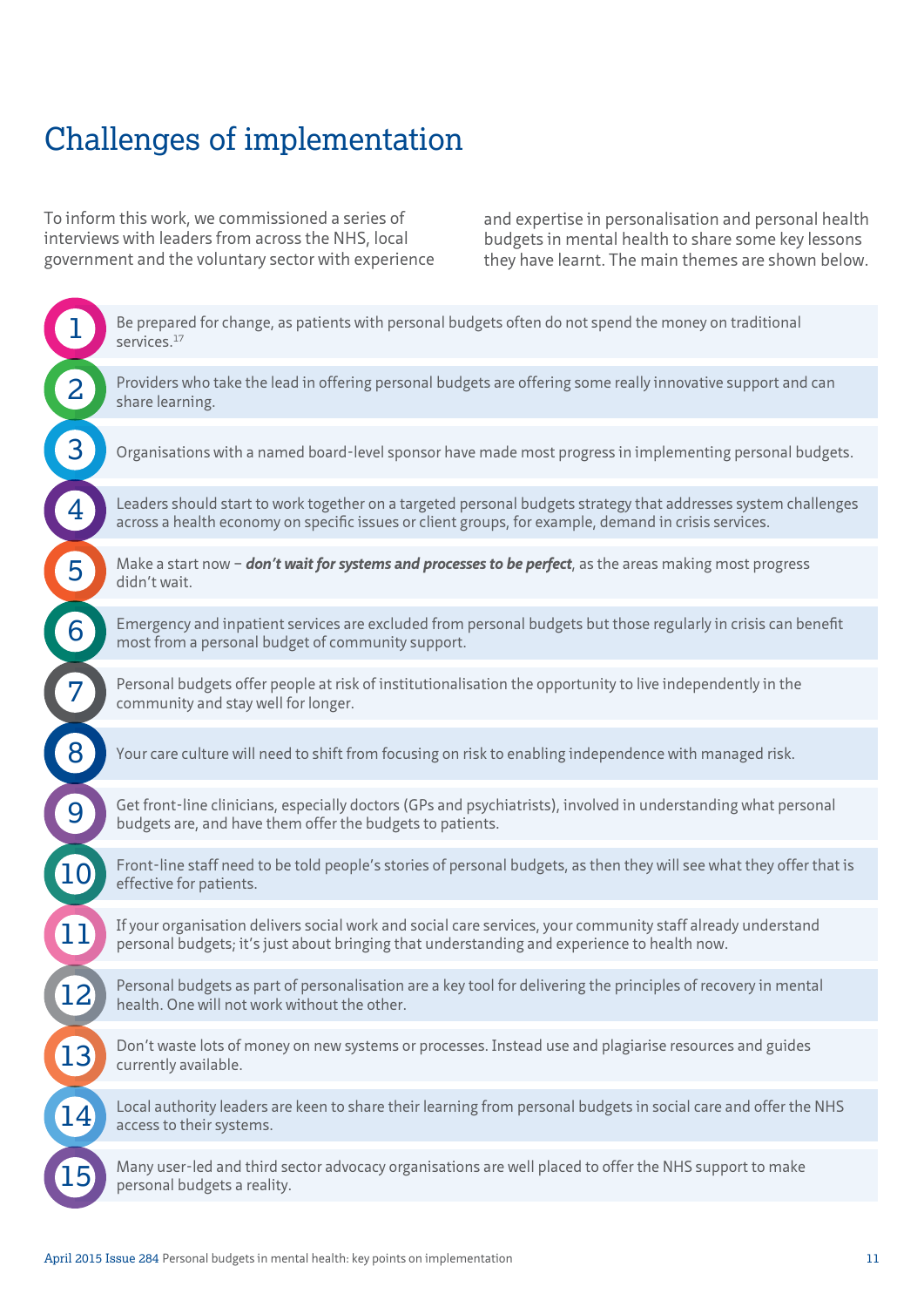## NHS Confederation viewpoint

Personal health budgets are one way of enabling the new kind of relationship people want to have with services – as individuals with capabilities of their own who can make good decisions about their health and care if they are allowed control.

Personal budgets have been around for several years now, with some evidence that pounds spent on personal health budgets can achieve better outcomes than pounds spent on traditional services. It is important that the benefits are not over-stated while the evidence base is still developing; this risks alienating patients and clinicians if they find that personal budgets sometimes fail to live up to the hype.

Further progress on rolling out personal budgets will need to be made within an unprecedentedly challenging NHS environment in which services, care and the workforce are being reshaped at the same time as the gap between demand and funding continues to grow.

Many people in mental health services enthusiastically champion personal budgets, but the majority still have a range of concerns about practicality and principle. Work to address these concerns must continue. However, personal health budgets are here to stay; the issue is no longer whether to implement them, but how and for whom.

As local areas look at rolling out personal budgets in mental health, it will be important to make full use of the learning and evidence gleaned from those areas that have been doing this for some time, and from social care. People should start now, rather than wait for perfect systems and processes to be developed, and start small, learning as they go.

It is also crucial to keep learning from the experiences of using personal budgets to address a broader range of changes for new groups of people – and to share learning on how to overcome challenges, and evidence about personal budgets' impact, as widely as possible.

## Mental Health Network viewpoint

Evidence emerging from the early application of personal health budgets in mental health shows that they can be a force for good, promote empowerment of the individual, and are consistent with the goals of the recovery concept.

Service providers have demonstrated their willingness to embrace this opportunity, but there remains some caution about unintended consequences which need to be addressed if we are going to see widespread growth of this approach. It is not any perceived reluctance on the part of providers that will hamper the dissemination of personal health budgets, but whether or not they work for individuals.

Personal health budgets must empower the individual and not become a mechanism for rationing or limiting care options if an individual's needs change. Choice and a right to a choice of properly funded and safety-assured options is strongly supported by providers.

For more information on the issues covered in this briefing, contact Kate Ravenscroft, Policy Manager, at **kate.ravenscroft@nhsconfed.org**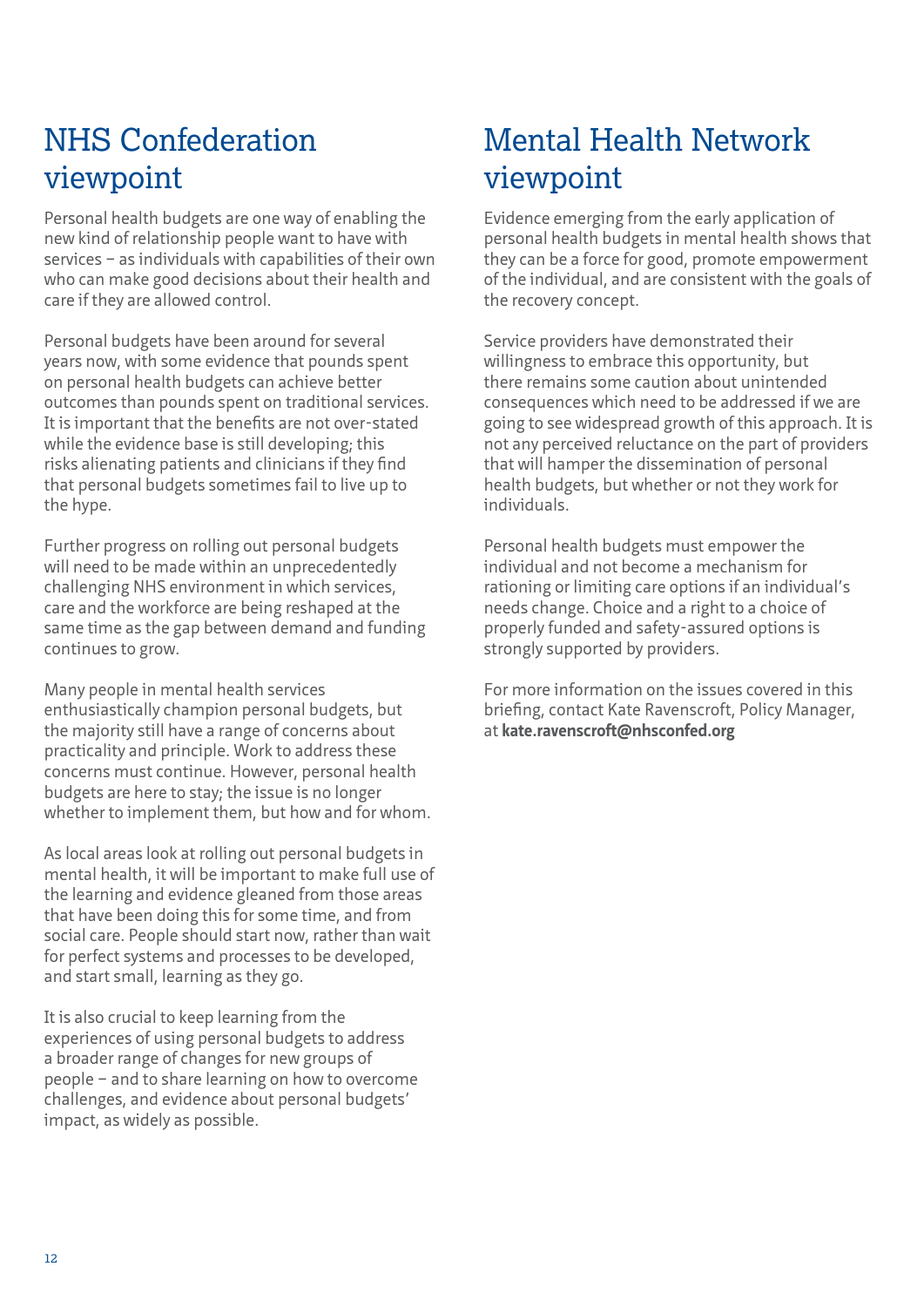### References

- 1. The King's Fund (2012) *Leadership and engagement for improvement in the NHS: together we can*. See also discussion in The King's Fund (2012) *Patients' preferences matter: stop the silent misdiagnosis*, especially pp 11– 13.
- 2. NHS Confederation (2012) *[Joint personal](http://www.nhsconfed.org/resources/2012/10/joint-personal-budgets-a-new-solution-to-the-problem-of-integrated-care)  [budgets: a new solution to the problem of](http://www.nhsconfed.org/resources/2012/10/joint-personal-budgets-a-new-solution-to-the-problem-of-integrated-care)  [integrated care?](http://www.nhsconfed.org/resources/2012/10/joint-personal-budgets-a-new-solution-to-the-problem-of-integrated-care)*
- 3. NHS England (2014) *[The forward view into](http://www.england.nhs.uk/wp-content/uploads/2014/12/forward-view-plning.pdf)  [action: planning for 2015/16](http://www.england.nhs.uk/wp-content/uploads/2014/12/forward-view-plning.pdf)*.
- 4. NHS England (2015) *[Frequently asked questions:](http://www.personalhealthbudgets.england.nhs.uk/_library/Resources/Personalhealthbudgets/2015/150303-FAQ_Introducing_PHB_beyond_CHC.pdf)  [introducing personal health budgets beyond NHS](http://www.personalhealthbudgets.england.nhs.uk/_library/Resources/Personalhealthbudgets/2015/150303-FAQ_Introducing_PHB_beyond_CHC.pdf)  [continuing healthcare](http://www.personalhealthbudgets.england.nhs.uk/_library/Resources/Personalhealthbudgets/2015/150303-FAQ_Introducing_PHB_beyond_CHC.pdf)*.
- 5. For further information about integrated personal commissioning, see NHS England (2014) *Integrated personal commissioning prospectus*.
- 6. Alakeson V (2007). *The contribution of selfdirection to improving the quality of mental health services*, US Department of Health and Human Services
- 7. Department of Health (2012) *[Evaluation of the](http://www.personalhealthbudgets.england.nhs.uk/_library/Resources/Personalhealthbudgets/2012/PHBE_personal_health_budgets_final_report_Nov_2012.pdf)  [Personal Health Budget Pilot programme](http://www.personalhealthbudgets.england.nhs.uk/_library/Resources/Personalhealthbudgets/2012/PHBE_personal_health_budgets_final_report_Nov_2012.pdf)*.
- 8. Think Local Act Personal (2014) *[The third](http://www.thinklocalactpersonal.org.uk/Latest/Resource/%3Fcid%3D10343)  [national personal budget survey](http://www.thinklocalactpersonal.org.uk/Latest/Resource/%3Fcid%3D10343)*.
- 9. Department of Health (2012) *[Personal health](https://www.phbe.org.uk/documents/interim-report-june-2012.pdf)  [budgets: experiences and outcomes for budget](https://www.phbe.org.uk/documents/interim-report-june-2012.pdf)  [holders at nine months](https://www.phbe.org.uk/documents/interim-report-june-2012.pdf)*.
- 10. InControl and Lancaster University (2014) *[The](http://www.in-control.org.uk/media/168340/poet%20health%20report%20oct%202014.pdf)  [POET Surveys 2014: personal health budget](http://www.in-control.org.uk/media/168340/poet%20health%20report%20oct%202014.pdf)  [holders and family carers](http://www.in-control.org.uk/media/168340/poet%20health%20report%20oct%202014.pdf)*.
- 11. IBSEN (2008) *[Evaluation of the Individual](http://www.york.ac.uk/inst/spru/pubs/pdf/IBSEN.pdf)  [Budgets Pilot Programme: final report](http://www.york.ac.uk/inst/spru/pubs/pdf/IBSEN.pdf)*.
- 12. Health & Social Care Information Centre (2012) *Personal social services adult social care survey, 2012–13, provisional*.
- 13. Personal health budgets can support more recovery focused services by allowing individuals to define their own outcomes and design their own packages of care and support. Further information can be found in Centre for Mental Health and Mental Health Network (2012) *[Recovery, personalisation and personal budgets](http://www.centreformentalhealth.org.uk/pdfs/Recovery_personalisation_and_personal_budgets.pdf)*.
- 14. For further information, see NHS Confederation (2015) *[Joining up health and social care personal](http://www.nhsconfed.org/resources/2015/01/joining-up-health-and-social-care-personal-budgets)  [budgets](http://www.nhsconfed.org/resources/2015/01/joining-up-health-and-social-care-personal-budgets)*.
- 15. For example, see Mental Health Network (2011) *[Personal health budgets: countdown to roll-out](http://www.nhsconfed.org/Publications/briefings/Pages/Personal-health-budgets.aspx)*.
- 16. The Royal College of Psychiatrists and the Association of Directors of Adult Social Services (2013) *The integration of personal budgets in social care and personal health budgets in the NHS, position statement PS01/2013*.
- 17. Further information about managing the financial risks associated with personal health budgets can be found in NHS Confederation (2015) *[Getting the sums right: how to](http://www.nhsconfed.org/resources/2015/03/getting-the-sums-right-how-to-sustainably-finance-personal-health-budgets)  [sustainably finance personal health budgets](http://www.nhsconfed.org/resources/2015/03/getting-the-sums-right-how-to-sustainably-finance-personal-health-budgets)*.